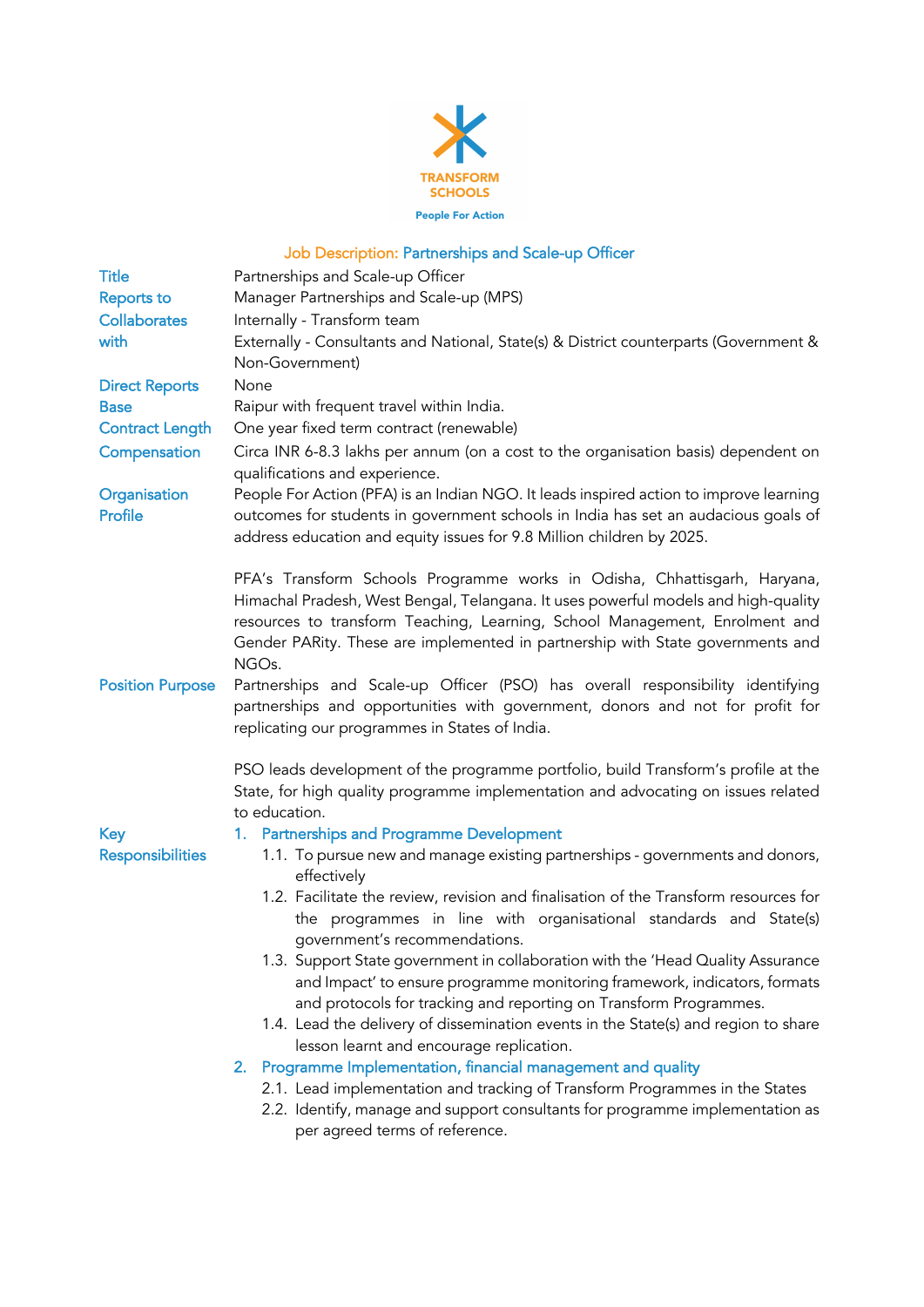- 2.3. Plan and ensure timely support to the State(s) government in distribution of all teaching and learning resources for training and school level implementation.
- 2.4. Lead planning and delivery of capacity building for government officials, Master Trainers, Head Teachers, teachers and other stakeholders to deliver Transform Programmes
- 2.5. Review, analyse and lead reflection on programme progress through data Management Information Systems and update DDP to plan action and advocacy initiatives
- 2.6. Plan, track and report on budget utilisation to DDP as per monthly and quarterly milestones; review planned activities and actual expenditure
- 2.7. Ensure that partners (such as technical agencies and State education departments) submit programme and financial documents as per agreement.

## 3. Programme monitoring, quality assurance and reporting

- 3.1. Undertake regular school visits to schools to support and monitor the quality of implementation and use insights to improve quality of government implementation.
- 3.2. Document activities, events, case studies and meetings
- 3.3. Share progress (programmatic and financial) and key quality concerns with MPS on monthly and quarterly basis
- 3.4. Share monthly report to the State government, on the progress including data on syllabus completion, pre-post assessments, student participation, observation reports on teaching practices and status of teaching–learning facilities.
- 3.5. Ensure timely and high quality documentation and reporting by consultants
- 3.6. Respond to data requests from the evaluation agency.

### 4. Key Relationships

- 4.1. Liaise with the State and District education departments, partner schools and academic institutions.
- 4.2. Work closely with Transform team as part of a mutually supportive team to ensure high quality and on time implementation of the project
- 4.3. Maintain regular contact and dialogue with consultants, subject experts and partners to coordinate all programme activities.

#### Essential requirements

- 1. Belief in the power of education to impact social and economic outcomes for children
- 2. A Masters in Education, Management, International Development or Social Sciences and a minimum of 2-3 years' experience in managing State wide programmes and grants in primary, secondary or higher education in partnership with government.
- 3. Demonstrated technical knowledge: education management, in-service and pre-service teacher training, pedagogy, accelerated learning, learning assessments and quality of teaching and learning
- 4. Experience of managing government partnerships
- 5. Technical expertise in STEM or Languages
- 6. Strategic planner with strong attention to detail and aspiring high standards in all outputs
- 7. Exceptional project management, training, writing, public speaking, data analysis skills
- 8. Effective communication skills in English and Hindi.
- 9. Excellent working knowledge of Microsoft Office and rendering tools

Person specification: